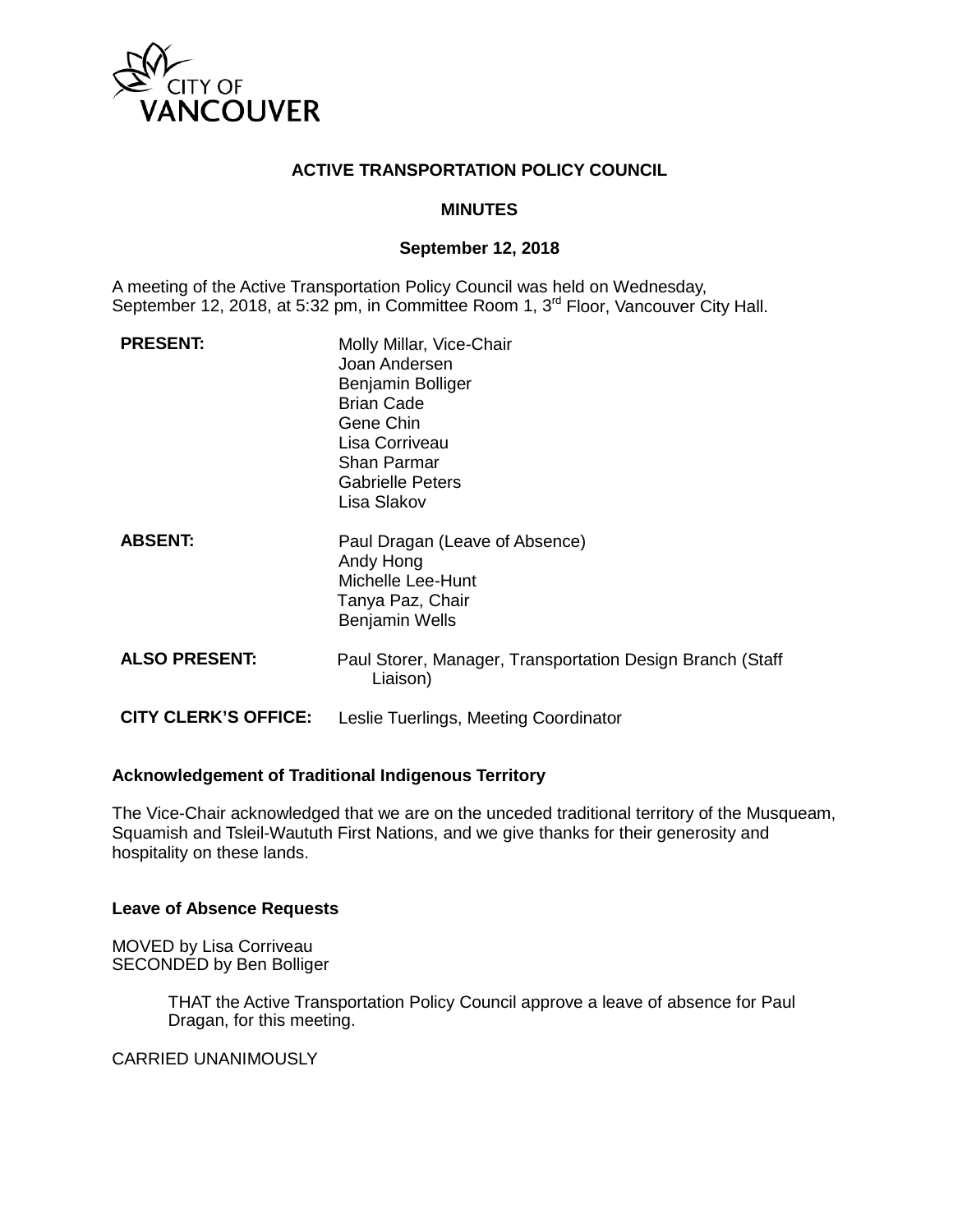## **Approval of Minutes**

MOVED by Lisa Slakov SECONDED by Brian Cade

> THAT the Active Transportation Policy Council approve the minutes of the regular meeting held on July 4, 2018.

CARRIED UNANIMOUSLY

### **1. Member and Subcommittee Updates**

*a) Vice-Chair and other Members*

*None*

- *b) Policies Subcommittee*
- i. Parking Motion

MOVED by Lisa Corriveau SECONDED by Lisa Slakov

#### **WHEREAS**

- 1. The Transportation 2040 Plan states that managing parking is one of the City's biggest opportunities to support a smart and efficient transportation system.
- 2. Street space currently used for car parking is a shared, public amenity that has been largely subsidized for private automobile owners. Some of this shared public space could be used in a more equitable manner by more people.
- 3. The Transportation 2040 Plan recommends reducing the need for off-street parking by more effectively managing on-street parking. Possible approaches include:
	- 1. gradually increasing permit costs to reflect market value;
	- 2. limiting the number of permits per household;
	- 3. increasing costs for each additional permit per household;
	- 4. capping the total number of permits and allowing residents to trade rights; and/or
	- 5. piloting a neighbourhood parking benefit district, where permit costs are increased and a portion of the revenue is directed towards local improvements such as sidewalks, lighting, and nearby amenities.
- 4. The Transportation 2040 Plan recommends using off-street parking requirements to support reduced auto ownership and use by:
	- 1. Developing and implementing a strategy to: (a) eliminate minimum parking requirements downtown, near rapid transit stations, and for guaranteed rental residential developments, and (b) revise minimum requirements elsewhere based on target mode shares;
	- 2. Introduce parking maximum allowances throughout the city based upon current ownership levels or existing mode share.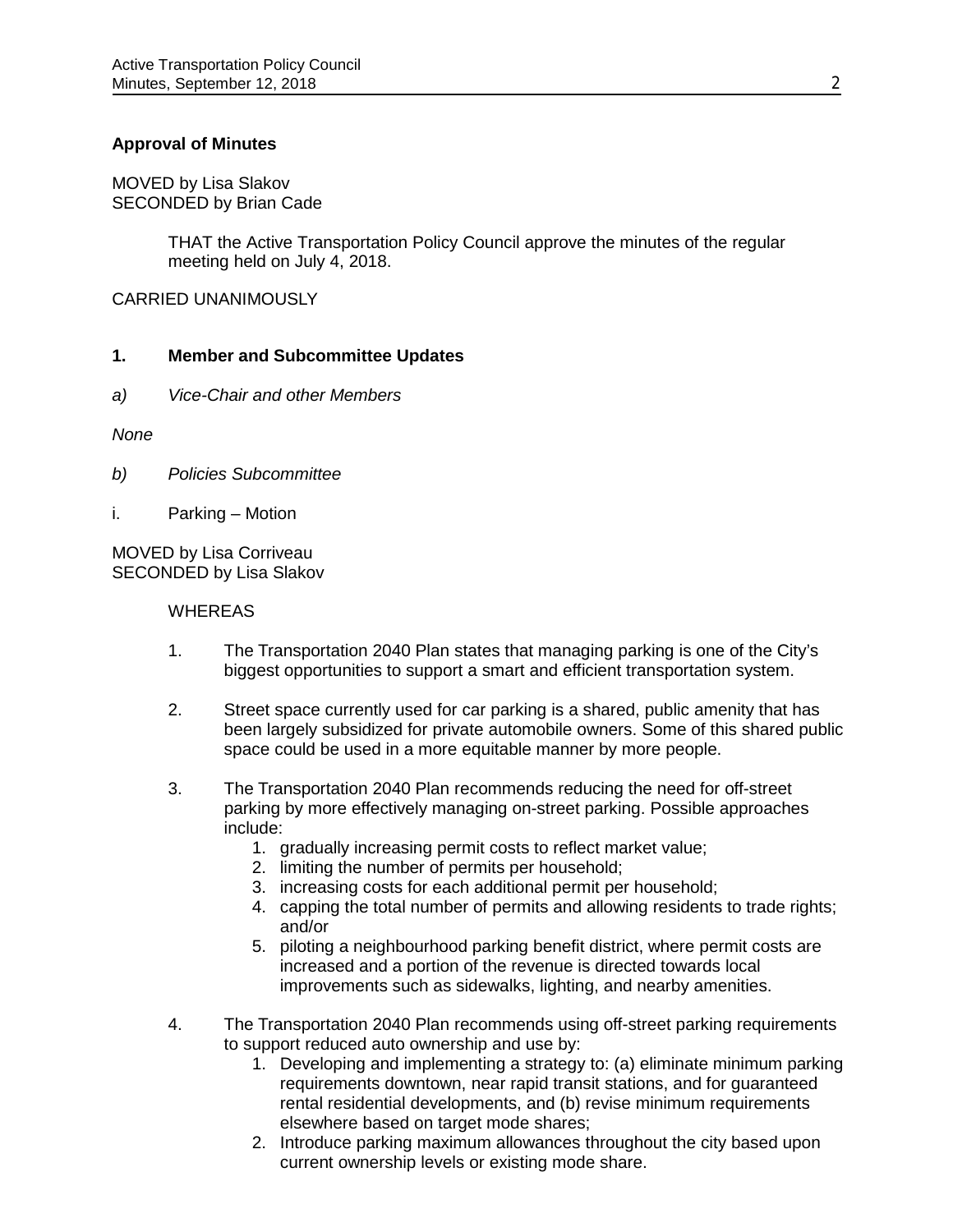- 5. Fair parking policies will ultimately manifest in less driving than we see today, which will make all forms of active transport safer, and make it easier to fund active transportation improvements, while reducing noise, pollution, and risk for all.
- 6. On July 4, 2018, the Active Transportation Policy Council approved a motion entitled "Bike Parking Retrofit Program for Existing Residential Developments".

## THEREFORE BE IT RESOLVED

THAT the Active Transportation Policy Council recommend that the City of Vancouver:

- 1. Ensure that the principles of the modal hierarchy, as committed to in the Transportation 2040 Plan, are implemented in a meaningful way, placing the needs and safety of active transportation users first, with the most vulnerable users at the top, and de-prioritizing single occupant vehicle users.
- 2. Provide abundant, convenient, secure, and covered-where-feasible bicycle parking and end-of-trip facilities at all city destinations, retail areas, and high usage areas like downtown and provide charging stations and air pumps for mobility scooter and power wheelchair, and electric bicycle users.
- 3. Investigate the adequacy of accessible parking supply and its suitability by conducting a thorough audit, directly consulting with the disabled community (not only via organizations) bearing in mind future requirements of an aging population, and increasing the number of accessible parking spots as needed.
- 4. Move toward eliminating minimum parking requirements downtown, near rapid transit station hubs and rental residential buildings, and review and revise minimum targets elsewhere.
- 5. Expand requirements for increasing car sharing in developments and provide incentives for increasing car sharing in existing buildings.
- 6. Institute a maximum residential parking development standard, capping the number of parking spots in all new residential builds, while also creating opportunities for developers to further reduce the number of parking spots to lower than the maximum to better reflect the needs of the residents.
- 7. Expand the Transportation Demand Management Tool Kit to include electric cars designed for people in wheelchairs, adaptive bikes, and other vehicles that increase accessible mobility options.
- 8. Require that parking spots be unbundled (sold separately) from any new residential units.
- 9. Expand the payment-in-lieu program where parking funds can be used to acquire, establish, or improve existing or additional parking facilities.